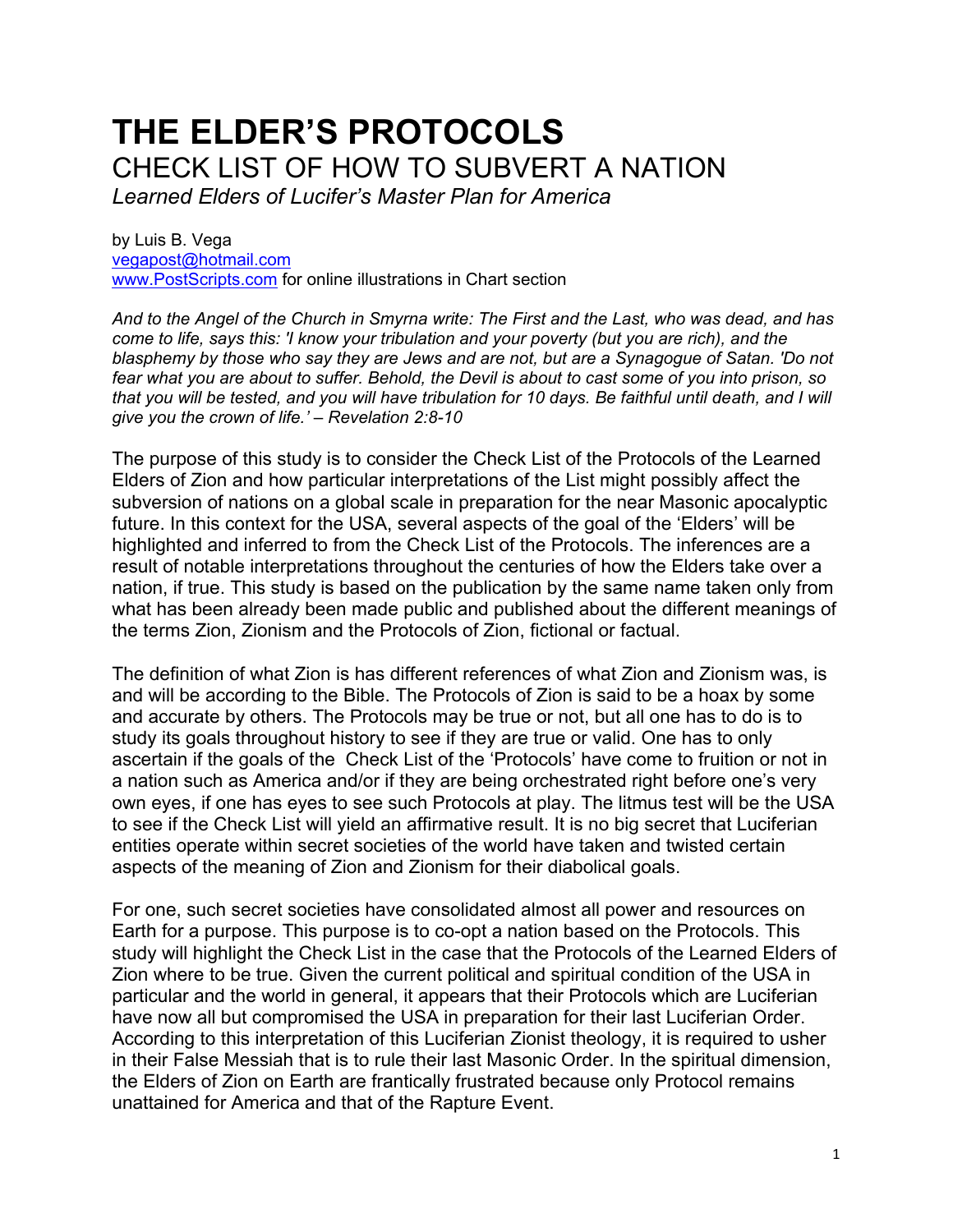#### **The Spirit of Satan upon the Land**

Lucifer knows that the Rapture event is to soon take place where he will be summoned to the Judicial Court of Heaven to face the adjudication of the Bride and be sentenced to his expulsion from Heaven. Lucifer, the 'father' of the Elders seeks all the arsenals to amass an assault against the very gates of Heaven. As the gate, portal or door was opened up for the Philadelphian Church, a euphemism for the universal and collective number of followers of Christ during the Church Age, so too will a gate, a door or a portal be opened thereafter where the Fallen Angels that have been kept in the chambers under Earth are to be loosed, but not before their time. These are the Fallen Ones of the days of Enoch and Noah whom left their 1st estate and bred with Humanity. YHVH sentenced them to prison on this planet until the Last Days for a purpose.

These are the Titans of ancient mythology that Lucifer is eager to employ amongst his ranks. As it is, the rise of Satanism in America in particular, a once 'Christian nation' as declared by Obama has established a beachhead now overtly. Never before until July 26, 2015 had a public statue been unveiled and celebrated in America as it was with the Baphomet being raised by the Satanic Temple. Such an organization falsely assert that their freedom of religion is exercised, which is valid but they mock and slander specifically Christ and Christianity, not Hinduism, Islam, etc. They use the Christian symbols as their antithesis. Such evil and demonic forces have now surfaced unabated as the Empire State Building on August 10, 2015 was lit up with the various Hindu gods. One such 'god' in particular was Kali, the Lord of the Ring, of the Dance, the Destroyer.

Evidently the Spirit of AntiChrist is now positioned in anticipation on this side of the Bottomless Pit to receive those legions of demons and their long-awaited Apollo, Apollyon, aka Kali, ISIS to come forth from the dimensional portal. According to the Bible, the Elder's false Messiah or AntiChrist will come out of the great ensuing chaos that will bring about this New World Order for their AntiChrist to rule over. This spirit of Satan was prevalent in ancient Israel where the Elders also entrenched themselves and usurped the Seat of Moses to implement the same Check List. They caused Israel to sin and idols like the Baphomet were raised upon the land. This can be attested to the idolatry in YHVH's House found in Ezekiel 8. The last restraint for America on the Check List that the Elders still need to accomplish is total gun confiscation.

At this point due to the acceleration of prophetic time and convergences, an event has to occur to warrant the mass confiscation of guns in America. Perhaps a coming event will cause the complete takeover of the USA, that may usher in this Luciferian New World Order. It might be based on a past mathematical pattern of the phi ratio of World Wars, 1914-1939-2015. Given this mathematical premise, perhaps the prior World Wars have been planned and synchronized mathematically and converge at a specified times, prophetic even. This is where the USA fits into prophecy as it emerged as the mighty Phoenix out of the ashes of Europe. The same mathematical phi ratio has also coincided with the implementations of world governance by way of the League of Nations in 1919, the United Nation in 1945. If this phi ratio theory is valid then the 3rd World War and the subsequent world governing body will occur in the year 5776. This is the 'Year of Light' or of Lucis, Lucifer that most likely be as a result of economic chaos.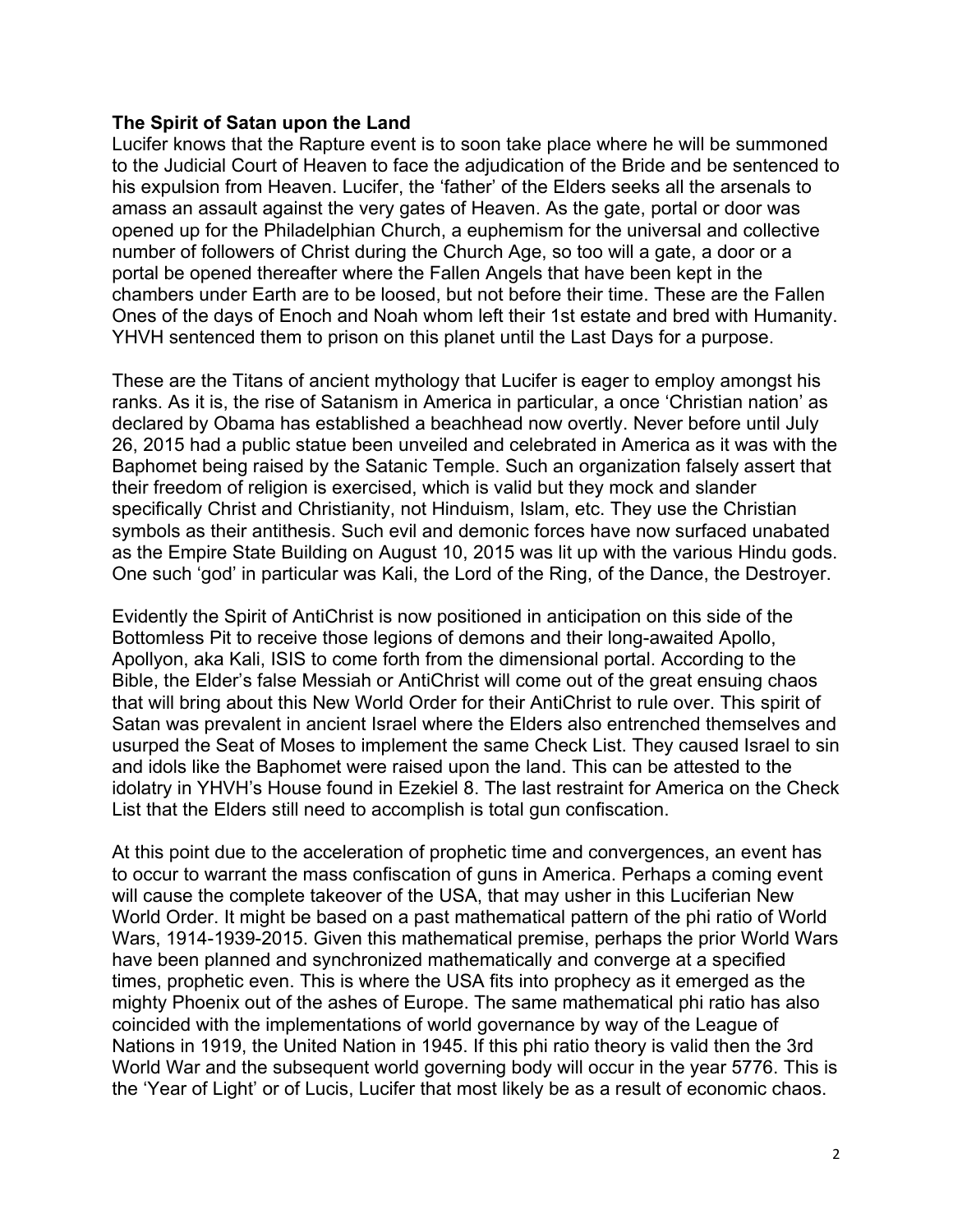## **A Compromised Citizenry**

To accomplish the New Order, the current World Order Phoenix of America must be imploded, brought to a point of chaos so that the Elder's Protocols can usher in the last Luciferin World Oder. The USA and the Check List shows that the USA is the current Luciferian Order that has been totally compromised by the Elders and positioned to be imploded; to have the mighty Phoenix fall in preparation for the New World Order to rise. What is in the way is the last 'restraint', the 4th Amendment and Bible believing Christians, as in the Rapture. What is yet to be fully coopted is the taking of the over 300 million pieces of firearm types from Americans as guaranteed by the 4th Amendment of the U.S. Constitution. This provision was instilled in the covenant of government made by the Founding Fathers of America and the Creator.

This is what is different from other civil constitutions of other nations. It was a stipulation to guard against the very Luciferian protocols of the Elders that gradually subvert the governments by way of the economy, education, military and gun confiscation, and so on. It is no wonder why the government has stepped up false flag incidents involving mass gun shooting and bombings. The psyops is to produce a change of mind and condition the sheeple of American to turn in their guns as Senator Feinstein stated needs to happen. Such do not realize that the criminals who do not obey the law, case in point Chicago. This city has the toughest gun control legislation in the country and yet is the murder capital by way of guns. It is the government that only wants to have the guns and as every government of the world has done before, they will use them against the people at the bequest of the Luciferian Elders.

This leaves mostly the law abiding, the most vulnerable defenseless without personal protection, primed for slaughter. The reason the Luciferians have not totally checked off all the 24 Protocols of the Elders in America is that this one last impediment has been the hardest. As noted the Bible speaks that there is a Retainer in play against these Satanic Protocols of the Elders. Many believe that it is the Holy Spirit and specifically during this prophetic intermission of Daniel's week of years that the Church containing the Holy Spirit made up of individual Followers of Jesus are such that are restraining the full-on evil of these Luciferian Elders. There are other interpretations that the Retainer(s) are actually Angelic hosts that checkmate the full effect of Lucifer's Protocols as implemented upon the nations.

One cannot imagine the level of evil that will be unleashed once the Restrainer is removed according to the Bible. If this event correlates with the Rapture Event then the Tribulation is to follow. The prelude is already seen in the genocide of Christians at the hand of the murderous Elders as documented in Soviet Russia and the Ukraine during the communist takeover. Currently they are allowing the Muslims abroad to do the same and with Obama's 'War on Christmas' at home. Obama promised 'change' brought to America has been accomplished. Obama and the spirit behind him have further compromised America to the point that it is unrecognizable. He has successfully divided the nation, impoverished 1 out of 3 children, legalized immorality, redefined marriage, made treaties with enemies and made enemies of former allies.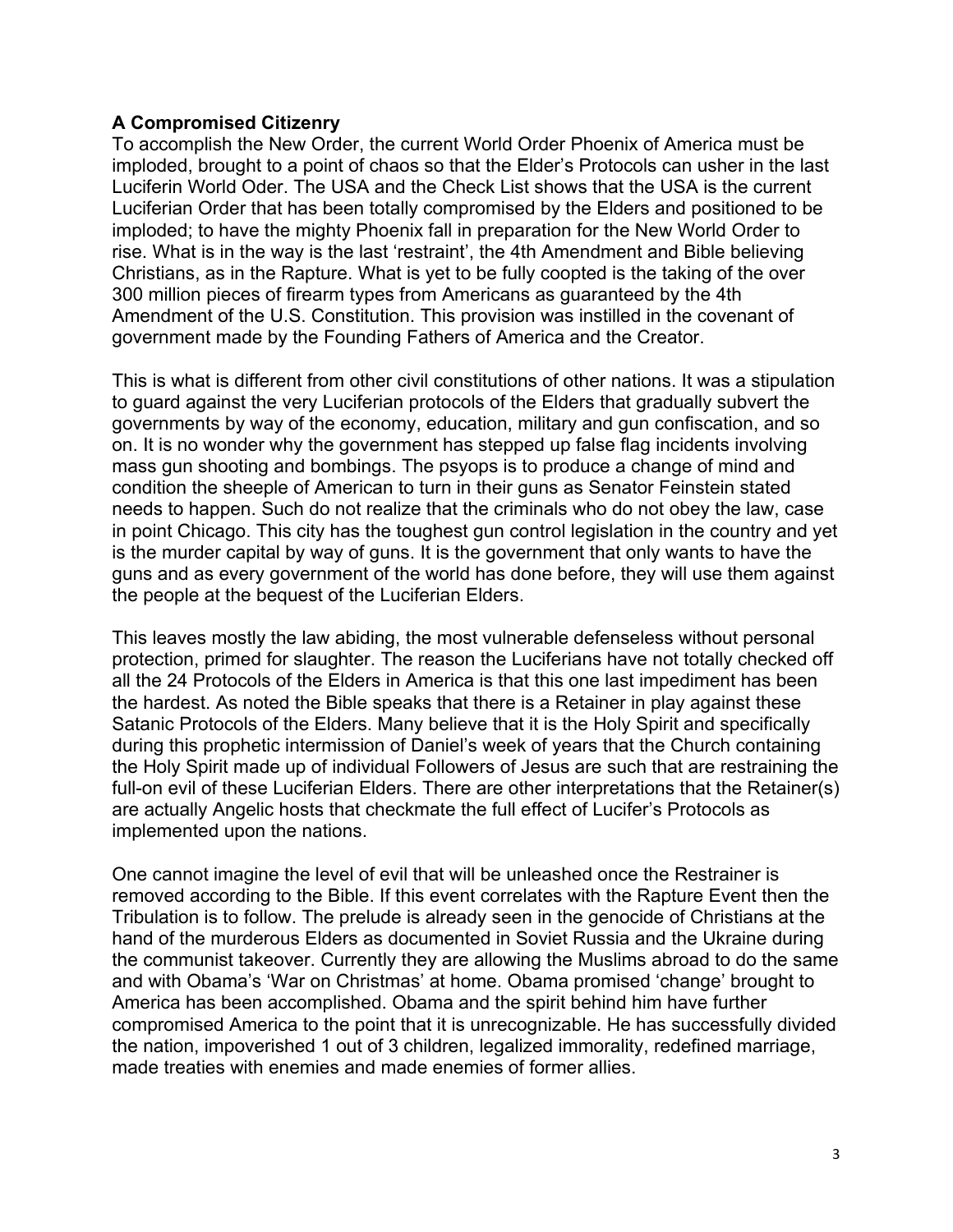#### **The Complete Subjugation**

The Elders who appoint the U.S. Presidents like Obama have further destabilized the Middle East with his foreign policy of the Elders of aiding and abating the Arab Springs. They have armed ISIS that has slaughtered Christians wholesale, decimated the ancient Christian communities with war crimes and genocide. Obama has indebted the nation more than all the combined former U.S. Presidents. Concerning the last restraint of the 24 Check List of the Elder's Protocols, that of gun confiscation, President Obama stated a particular point about Americans. In paraphrase, Obama stated that the problem with America is not the 70 million murdered babies that are chopped up alive and sold for body parts. It is not the immorality and deviance away from the core institution that makes a nation great, a healthy family and heterosexual marriage.

To Obama, the root problem of Americans is that *'they hold on to their Bibles and their guns'.* The hypocrisy cannot be more evident as Obama arms ISIS that slaughters Christians. His Attorney General ran the *Fast and Furious* covert operation that supplied guns to the Mexican drug lords that in turn murdered thousands of bystanders and even American Drug Agents. Yet all the while Obama seeks to implement this Elder's Protocols to disarm those that need to be defended the most. Thus this issue of gun confiscation is elevated to a spiritual dimension as those that seek to preserve their alienable right to bear arms are usually those that want to uphold the U.S. Constitution that was covenanted with the Creator. For such a reason top undermine the last 'restraint', the Patriot Act was passed to use against the Patriots.

Only by such Luciferin subversive ways, bit by bit will eventually the spiritual condition of America be brought so low that the last Protocol of the Luciferian Elders completely subvert America when the confiscation of guns will be achieved. Those that resist will be as they are now labels 'terrorists', 'extremist', 'Constitutionalist' and enemies of the state. To help accomplished this last Protocol for the total subjugation of America, the Elders in power in Washington and the world economic powers have declared the Homeland, America as a legitimate 'battlefield'. Thus U.S. citizens are suspect now of being enemy combatants. This has echoes of how the Soviet communist revolution, mainly led by Zionists took over Russia. During World War 2, glimpses of these Protocols were experienced in the USA. Americans of Japanese ancestry were rounded up and sent to internment camps in the guise of 'protecting them'.

It is for such reasons that new technological military operations such as Jade-HELM have been implemented to *'master the human domain'* of America in preparation for the coming orchestrated collapse. This is the other facet of how the Elders will check off the List of confiscating all guns; through an event that will demand a national Martial Law implementation. This amounts to having YHVH's People defenseless as in the days of the Judges and Gideon. Such was a time that the Testimony of YHVH's People became weak due to spiritual complacency and compromise and allowed the Philistines 'Elders' to lord it over Israel. Their main pursuit was 'gun confiscation'. No Israelite was allowed to forge weapons. As such, the Philistines subjugated YHVH's inheritance. This is what Lucifer's Elders seek to accomplish for America by way of their Protocols.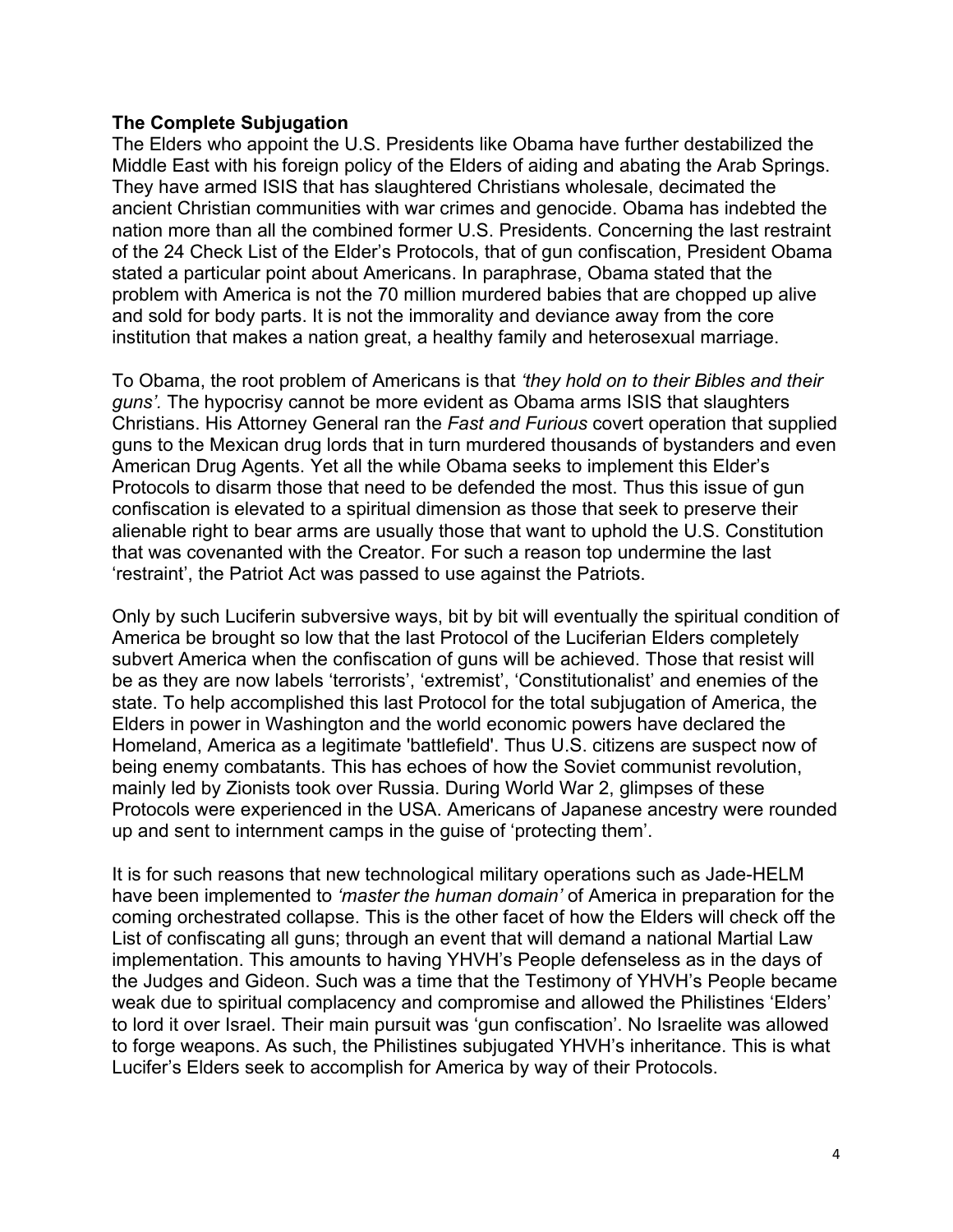#### **The Brood of Vipers**

What is the issue of having the Luciferian Elders usurp the name of Zion? For one, the Bible declares that YHVH placed His very Name in Zion, so it is Holy. Thus the city and word Zion represent all that YHVH is; His authority, reputation, character, etc. It is to be a City set on a Hill as the true Zion of YHWH is, on the Mountain of the LORD on the Sides of the North in Heaven. The following is the Check List of the Learned Elders of Zion Protocols pertaining to the Destruction of the United States. If the Protocols were actually true, then the following is seen.

| Protocol I           | Dis-inform so that the Protocols are a conspiracy theory       |
|----------------------|----------------------------------------------------------------|
| Protocol II          | Divide the masses by classes into the 1% and 99%               |
| Protocol III         | Divide and conquer through immigration and racism              |
| Protocol IV          | Replace Christianity with materialism                          |
| Protocol V           | Funnel and concentrate all power to the Executive Branch       |
| <b>Protocol VI</b>   | Implement national health care, force vaccinate                |
| <b>Protocol VII</b>  | Initiate World Wars abroad, False Flags at home                |
| Protocol VIII        | Co-opt State and Local Governments                             |
| Protocol IX          | Control schools to re-education by Common Core, Gay Agenda     |
| <b>Protocol X</b>    | Concentrate all power, confiscate arms through gun control     |
| <b>Protocol XI</b>   | Militarize the Police against the domestic Populace            |
| <b>Protocol XII</b>  | <b>Control the Press and discredit Alternative Media</b>       |
| Protocol XIII        | Use media to foment distractions through entertainment         |
| <b>Protocol XIV</b>  | Assault Christianity, morality and disintegrate the family     |
| <b>Protocol XV</b>   | Induce ruthless political suppression through the Police State |
| <b>Protocol XVI</b>  | Initiate brainwashing through food, vaccines and psyops        |
| <b>Protocol XVII</b> | Abuse legal Authority to implement the Protocols               |
| Protocol XVIII       | Arrest Opponents, use crises to suspend the Constitution       |
| <b>Protocol XIX</b>  | Separate the Rulers from the People                            |
| Protocol XX          | Control the printing of money, set up a Central Bank           |
| <b>Protocol XXI</b>  | Control the masses by bad loans and credit                     |
| <b>Protocol XXII</b> | Undermine the value and power of Gold and Silver               |
| Protocol XXIII       | Instill Obedience through patriotism and wars                  |
| Protocol XXIV        | Install puppet Rulers and appoint the Presidents               |

What remains in the way of a total subjugation of America by way of the Protocols is that restraint of carrying out total gun confiscation and perhaps the Rapture Event itself. With all the constant barrage of the orchestrated media propaganda of instilling the warped and autistic mind of the populace now is that 'guns must be illuminated'. It is estimated by the government's own CDC that by the year 2025, just 10 years away, 1 in 3 children will be 'lobotomized' or autistic by forced vaccination. This condition is by design of course as one of the Protocols of the Elders despite the people's opposition. This is just another form of ensuring a total subjection of the populace to more easily control and exterminate, Nazi style. It has been well documented that it has been the CIA for example that boards terrorists on to planes with the aim of blowing up airliners in a pretext to go to war, implement domestic spying and suspend Constitutional rights. It has been the CIA working with other secret agencies that have orchestrated the mass shooting and bombing of the likes of the Oklahoma, Boston bombing, Sandy Hook, the Aurora killings. All these affairs have an element of government psyops involvement.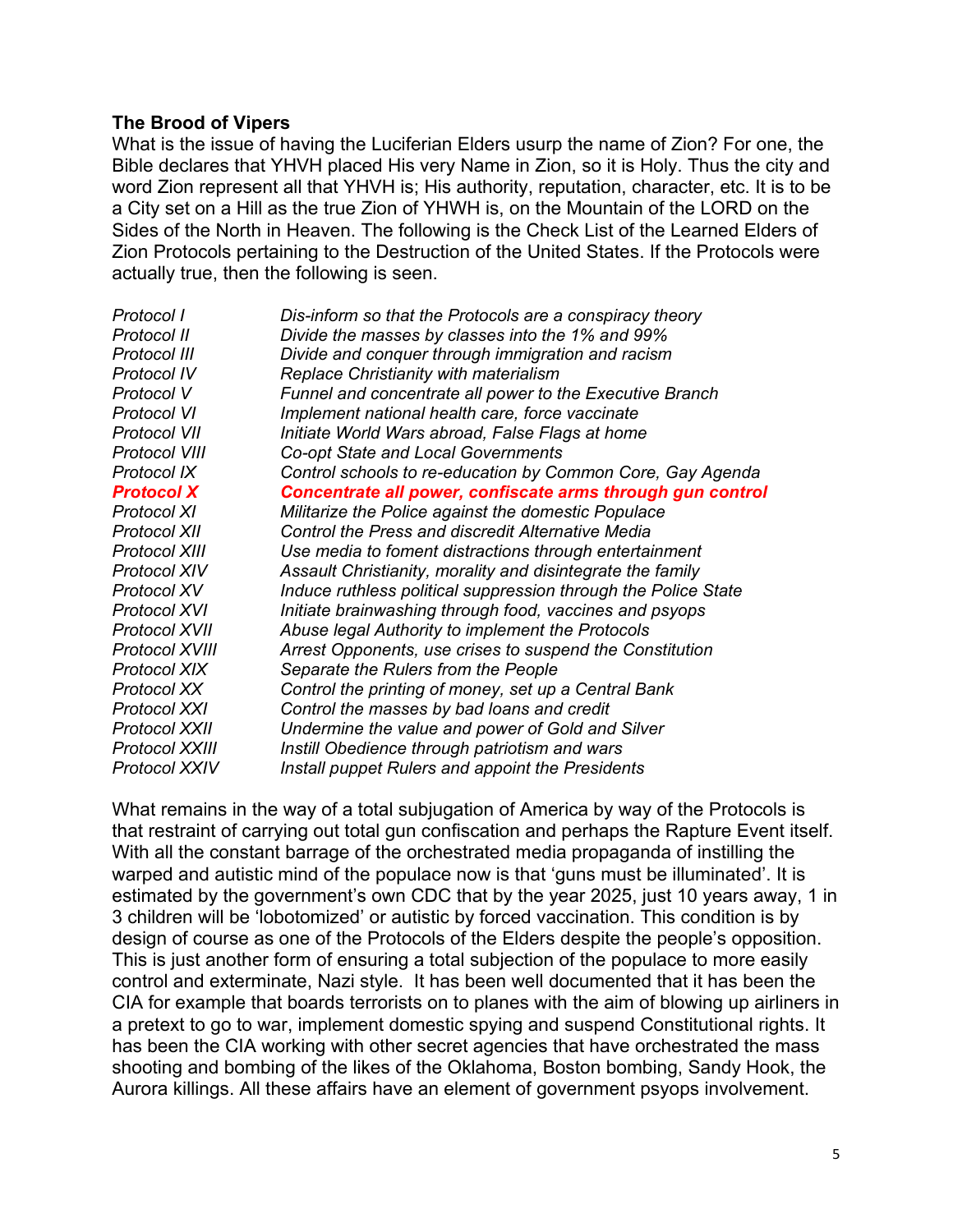## **A Systematic Rebellion**

The City or the Heavenly true Zion with the 24 Elders seated around the Lamb of YHVH, the resin Jesus is described to be like a Burning Torch. Lucifer the 'light-bearer' falsely portrays himself as Prometheus who gave his 'burning torch' of illumination and wisdom to Mankind in anticipation of an allegiance and alliance against YHVH. As a token of this brilliance, Lucifer bestowed so called 'light' or illumination to help a fallen Human Race become 'god' in his version of Zion. It is the Elders that gladly receive this false light because with it comes total economic and political control of nations that Lucifer still has dominion over. The Secret Societies, Illuminati, occult, etc., thus worship Lucifer as the Supreme Light Being because he is also a 'Christ' as in the 'Anointed Cherub'. The quest of Lucifer and the Elders is to replace YHVH's Zion with Lucifer's counterfeit Zion, in Heaven itself, as it is on Earth; at least for the moment.

The Bible is very clear that Lucifer knows that he has but a short time left and he has 1 New World Order left up his leave sort of speak. It is Lucifer that wants to overthrow the true Zion of YHVH and create it after his own likeness due to his lust and pride. These Luciferians Elders see Jesus Christ as being the evil one hindering the godhood of Humanity and seek justice for their Master Lucifer because he was expelled from YHVH's Zion. The problem with this 'Zion' is that their Protocols, their Check List is only to kill, steal and destroy. The Elders worship Kali the Destroyer whose ultimate goal is to eradicate Humanity and especially followers of the true Christ, Jesus of Nazareth. Since Genesis, Lucifer has taken this conflict over Zion and his argument to Humanity ever since the Garden of Eden. As this Angelic War has raged on, the Human Race has been involved in this celestial conflict for Zion, on both sides.

It was Lucifer who convinced Adam and Eve of his version of Zion where one could be 'like God' etc. For example, the Satanic Temple organization that set up the Baphomet in Detroit has as their slogan, *'It is better to reign in Hell than to serve in Heaven.'* Such have a twisted affirmation and faith toward Lucifer's lie of a promised dominion. Such do not realize that it is the opposite; Jesus astonishingly declared that Adam and Eve already had total dominion over Earth. Even now after the fall of Humanity, Jesus seeks to co-share His dominion, His rulership, His kingship with those who overcome as the book of Revelation stipulates by His salvation and work on the cross. It is the Elders who in pride also lust for absolute power and knowledge through their Lucifer's Protocols. They can only be implemented systematically by check off their list as they usurp every nation on Earth through their Protocols; *'by deception they make war'.* 

Lucifer like YHVH has positioned key Elders in positions of power. This promise of Zion by Lucifer to his Elders has come with delegated Satanic powers at the highest levels in all human institutions; this power is used both for good and/or evil. America has gone down the same path as Lucifer seeking lust and power. For example, the Jewish Menorah is allowed to be displayed in public government places, such as the White House but no Christian Cross is allowed to be place in like manor. What was Earth's the last bastion of faith, love and hope, the USA has now been 99% subverted by these Protocols of Lucifer's Elders. What are yet to be accomplished are total gun confiscation and the Rapture.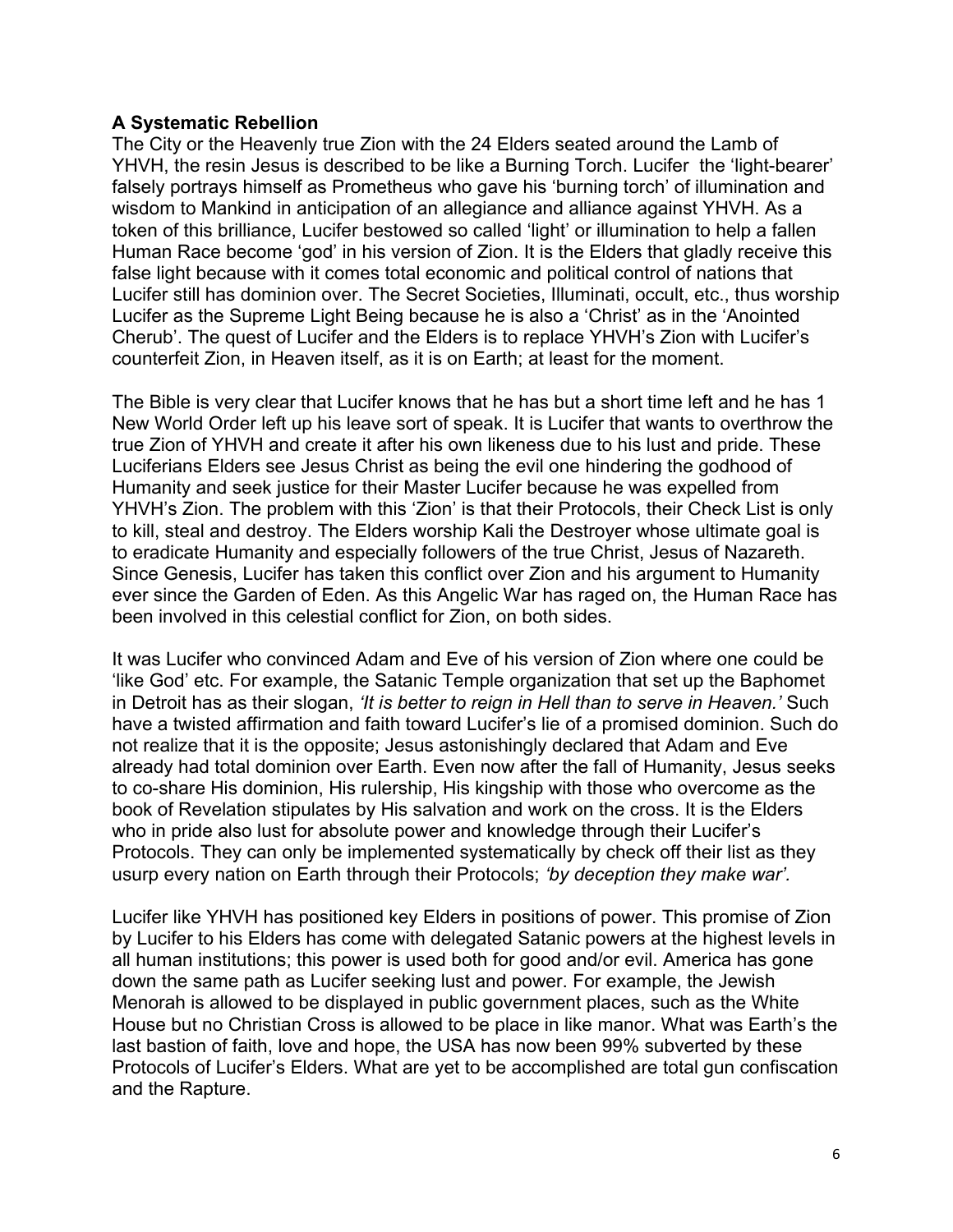## **The Fall of the Phoenix**

There is a double standard when it comes to America and the Protocols of the Elders. For example, various military units, such as bands commemorate Jewish feasts days like that of Purim are celebrated at U.S. tax paying expense and yet no Christmas program can be sanctioned now by the U.S. Military as it was before. Most Americans and those of other nations whom the Elders have 'checked-off' do not realize that they are just being used as a means to an end. The inevitable aim of Lucifer through the Protocols Check List of his Elders is to totally deface and eradicate the authority of Christianity in America. To this aim has Lucifer strived to eradicate Christians and their Biblical morality and can't wait for the Rapture to occur if it is the 'Retainer' that is alluded to in the Bible. As the Heavenly Conflict in the true Zion occurred in Heaven in Eternity Past according to the Biblical narrative of several Books of the Bible so too has this battle been ragging in America.

A Luciferian rebellion against the Holy and Sovereign LORD of Zion as described in the Old and New Testament happened. Most Americans do not realize that spiritually, their souls are in the balance in this war, and that of the nation for that matter. The Elders and their Protocols are a declaration of war. For all intents and purposes, Heaven or Zion has been and is in a state of war ever since Lucifer's rebellion. This Angelic Rebellion was led by Halliel (Hillel), or Lucifer. The name Lucifer is where the root word 'hallelujah' or praise is obtained from. As noted, his name also means the 'Light Bearer' that describes Zion in appearance like a light or lamp set above a table or a city on a hill. Because of this rebellion in the Heavenly Zion, there is now a total opposite meaning ascribed to the word and meaning of Zion thanks to Lucifer wanting to redefine it as he has done with marriage in America. He has misinterpreted and distorted what Zion or Zionism really is.

This celestial war for Zion by Lucifer and his Elders against the true Christ from Zion and his Elders has reverberated right down to the political and cultural Earthly battles for Humanity's soul. To this end, Lucifer is still convincing many of Humanity in each successive generation of this re-definition of Zion made in his likeness and that it should also be Humanity's objective. He is using the same false promises that an eventual victory over the true Zion of YHVH and His People can be obtained. Perhaps one reason why the mighty USA is not specifically mentioned nor seen in the Last Days of the Bible narrative is because of the Elder's Check List.

America will be completed co-opted to the point that it becomes marginalized, subdued like the other mighty world powers and empires that turn their back on the founding Covenant that was the U.S. Constitution. As a possible World War 3 looms over the prophetic horizon and lawlessness reigns in the streets of America, the average citizenry has been conditioned to not tolerate Christianity anymore. Even now such religious contention is blamed for the wars that Humanity has had to endure. The Elders do have a religion of their own, the '*pure doctrine of Lucifer'*. It is to be instilled by the Check List and will be happy to introduce their 'religion' based on 'reason and consciousness. Humanity is at this stage where it will beg for an AntiChrist to take over and restore 'Peace and Security' once their orchestrated collapse of America occurs.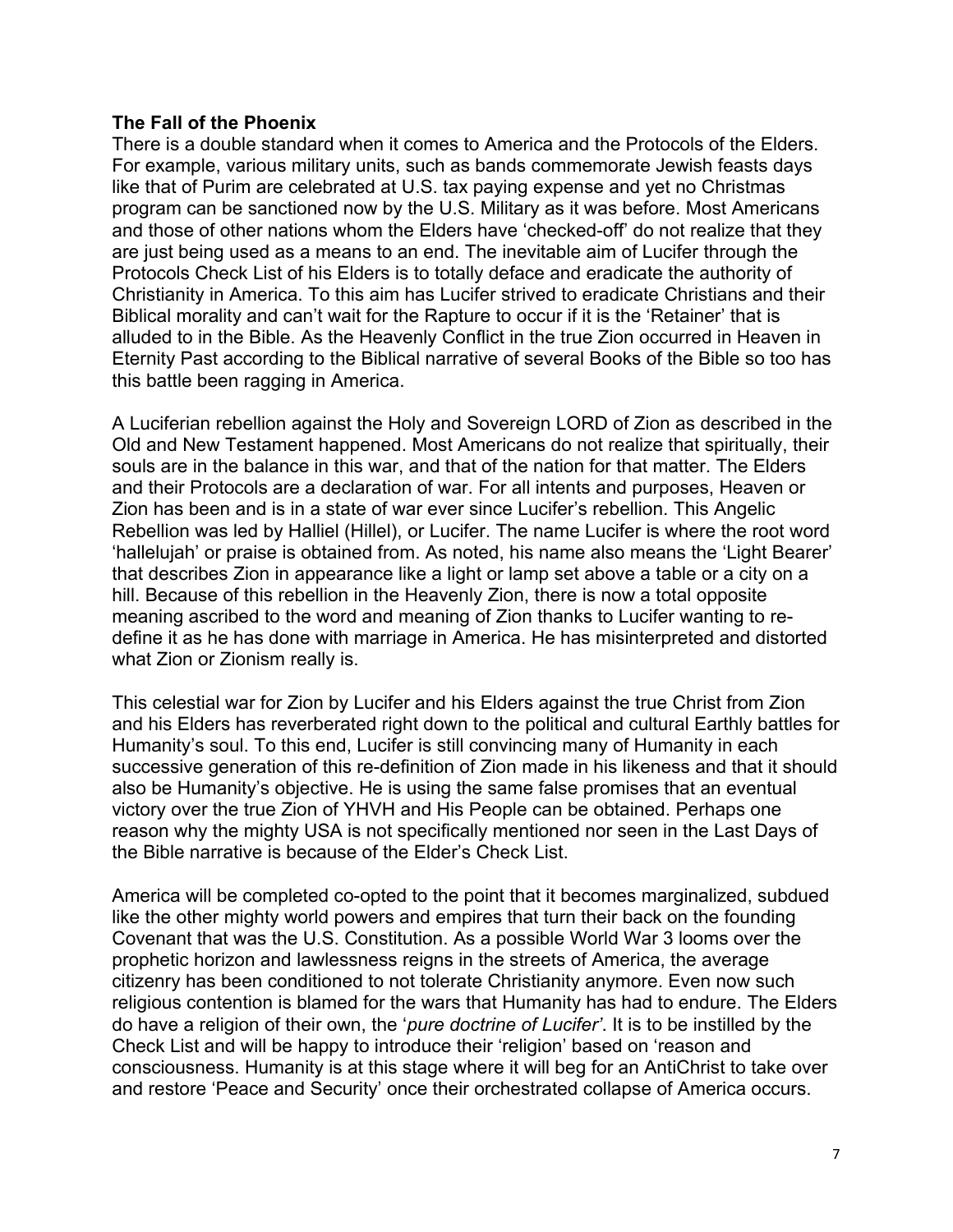## **A Prophetic Parallel**

Who are the Elders? They are Masons, many are Jews with a strong political Zionist bent, some are so called Christian, etc. They are mostly the ones that seek ultimate power and are involved with Kabbala. In this context most Elders have more in come with wizardry and magic than with the holy Torah but the Luciferian Talmud. These were the very ones that conspired against Jesus and tried Him on 3 different occasions as a set-up to dispose of Him. It was Jesus who exposed them for having usurped the nation of Israel in general and took over the 'Seat of Moses' as judges. This alludes to the total economic, political, education and moral authority over the nation. This was accomplished by the Check List of the Protocols. What the Protocols accomplished was to nullify the Word of YHVH and instead replace it with the Traditions of Men as Jesus called it.

This was the objective of the Check List for Israel, to have the People turn away from the Covenants made with YHVH as they have done now with America. Such Elders may pay lip service to the Torah but in actuality supplant its precepts with their Luciferin Zohar, Talmud and other books that are totally contrary to Jesus Christ and the Torah. When the Kingdom of Judah was exiled to Babylon many of the Elders brought back the Babylonian Kabbalist secrets and doctrines have been infused in the current rendition of Judaism. In terms of labels, the people of YHVH originated as a race based on the lineage of Abraham through Isaac and Jacob. It was at the place and point on Mt. Moriah in Jerusalem that after the wrestling of Jacob with the Angel of the LORD and the subsequent opening of celestial doors or portals, of the Ladder to Heaven.

It was at this place and time that the Jacob and his name was transformed to Israel. Thus Israel is the name specifically attributed to the 12 Tribes regardless that the 10 northern tribes that comprised the kingdom of Israel were exiled to Assyria. The southern 2 tribes of Judah and Benjamin composed the Southern Kingdom and although the name was Judah, they technically were still Israel as a whole because they came from Jacob. Thus it is false to assert that the 10 Northern Tribes composing the Kingdom of Israel were not 'Jews'. Also consider that the tribe of Benjamin was eclipsed by the tribe of Judah and in terms of nationality, they were 'Jews' but Israelites nonetheless still. YHVH left one tribe, that of David's because YHVH had promised to David that out of his loins would come a ruler to sit in David's Throne and rule not only the whole Israel, the 12 Tribes for all eternity but the nations.

This prophetically speaks of Jesus, the descendant of David and the promised Messiah of Israel. As it is, the current practice of Judaism forbids this theology to even be debated by Jews. Prophetically YHVH promised to bring back to the land in the Last Days for a 3rd and last time the 'remnants of His People.' This includes all the Tribes, all 12 of them as only YHVH knows from where they were scattered to and has kept inventory. As it is the 10 Northern Tribes as in the case of Southern Tribes, were not all completely exiled. Some were allowed to remain and tend to the land but it is the case that the Assyrians and the Babylonians introduced race mixing to 'water-down' and corrupt the 'Seed of the Woman. Thus one result of this mixing was the hybrid race of the Samaritans in the north and the Edomites in the south.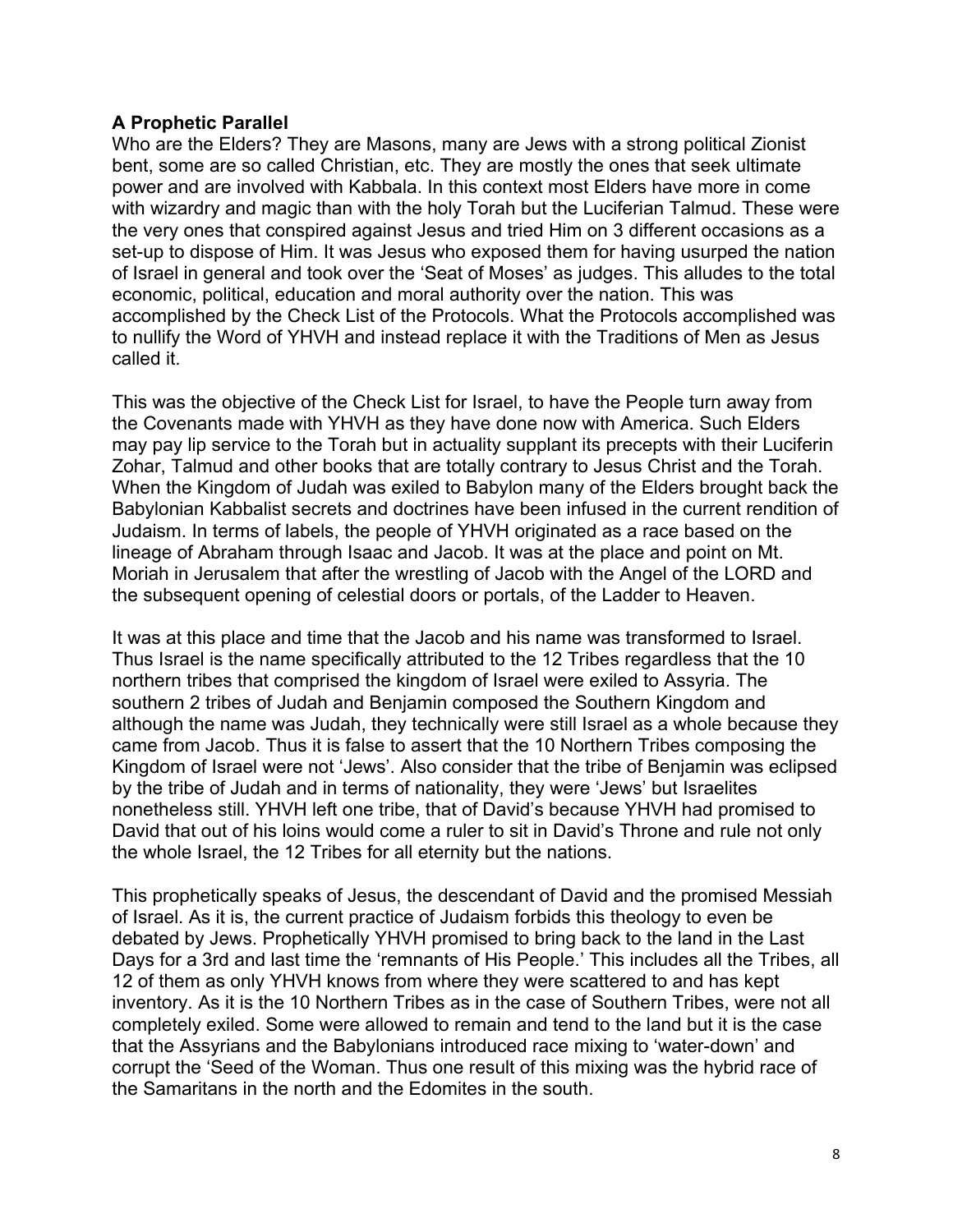*After the Flood Japheth Shem----Abraham----Isaac----Jacob----Judah---Yeshua (Jesus the Messiah) Son of David Ham (Hebrew) (Israel) (Jews)*

*Jacob's twelve sons were the Israelites. NORTHERN KINGDOM (ISRAEL) Exiled to Assyria about 10% allowed to stay Hybrid race became the Samaritans*

| 01. Reuben   | - see a son               |
|--------------|---------------------------|
| 02. Simeon   | - he that hears           |
| 03. Levi     | - associated with Him     |
| 04. Dan      | - a judge or judgment     |
| 05. Naphtali | - that which struggles    |
| 06. Gad      | - a troop                 |
| 07. Asher    | - happiness               |
| 08. Issachar | - a reward or man of hire |
| 09. Zebulun  | - dwelling                |
| 10. Joseph   | - fruitful or addition    |
|              |                           |

*SOUTHERN KINGDOM (JUDAH) Exiles to Babylon about 10% allowed to stay Mixing of Arabs brought in*

*11. Judah - praise 12. Benjamin - son of the right hand*

Judah was the last tribe the YHVH allowed due to His covenant with Abraham and David to ensure the Messiah would be birthed and specifically from the line of King David. The last 2 remaining tribes foreshadow the credentials of the Sonship of the Messiah. In Psalm 16: 10-11 it says. *'For You will not abandon my soul to Sheol; Nor will You allow Your Holy One to undergo decay. You will make known to me the path of life; In Your presence is fullness of joy;[Judah] In Your right hand [Benjamin] there are pleasures forever.'* Technically thus based on the pedigree bloodline, the Jews of Judah to include Benjamin are Israelites and subsequently Hebrew of the line of Shem, Semites. The other Semites are the peoples like the Arabs and the varied lineages Abram also fathered with other women of the land. In the last generation, YHVH will take once again of all the 12 tribes, 144,000 that He will anoint to dispense the Gospel of Jesus Christ among the nations.

To YHVH, the Tribes are not lost. Many believe that the difference with the past 'Orders' of the Elders had to do with the technology of today. At no other time such as depicted in the book of Revelation could such a technology allow the marking of every human on Earth or have all the planet see the death of the 2 Witnesses instantaneously. This generation of Elders has finally arrived to where their Satanic Protocols will be carried out due to modern technology. They will accomplish what Hitler and other AntiChrist types had failed to do and only dreamed out, not only on a nation but the world. Ultimately these Globalist Zionists believe their Luciferian Messiah will usher in the Golden Age once again in which Lucifer, the Fallen Angles and their prodigy, the Nephilim reign over the world with an enslaved human race.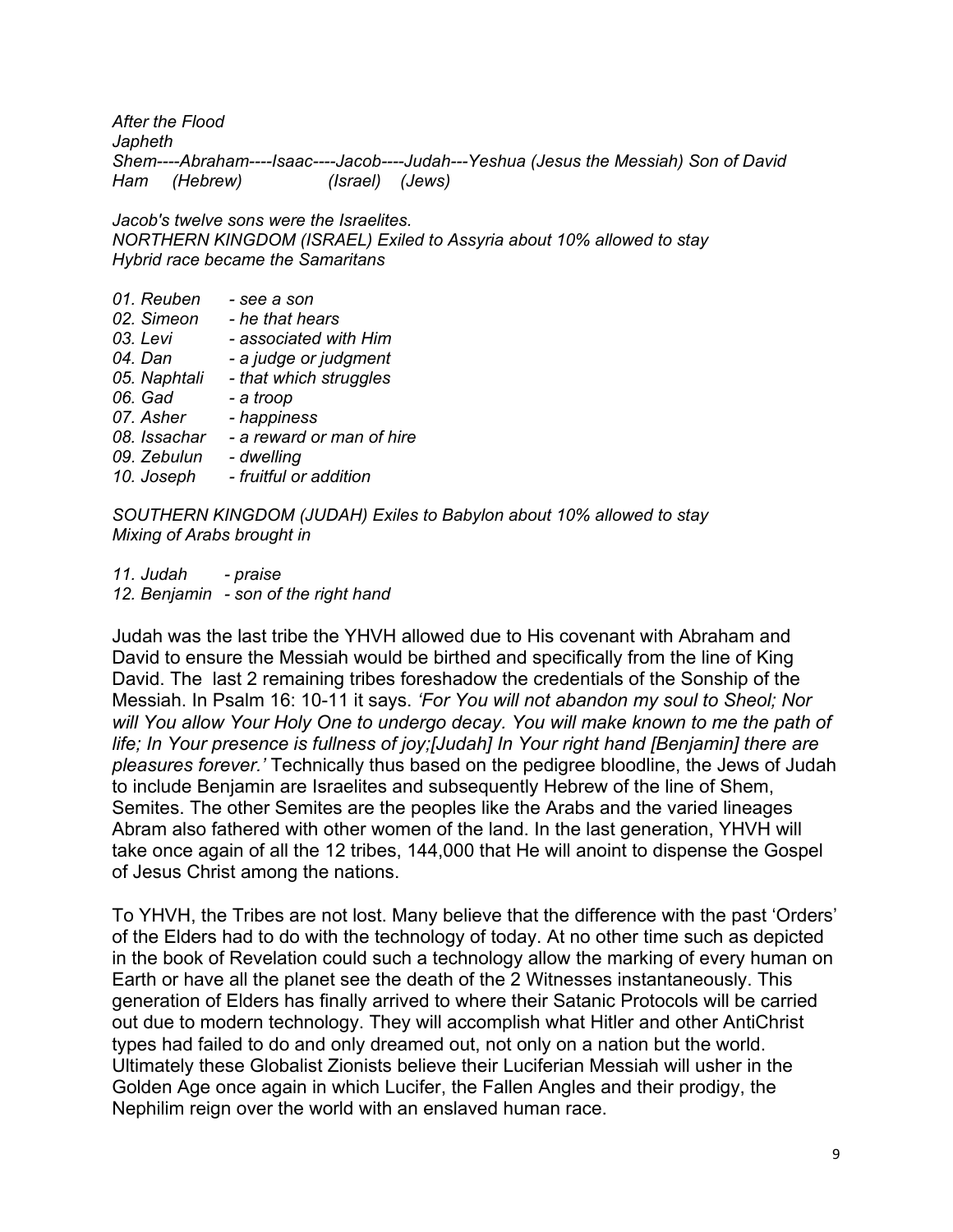## **The State of Israel**

What is significant is that according to some prophetic End Times estimations, if the birth of the modern state of Israel is that which occurred on May 14, 1948, then it is the Israel that YHVH promised would be led back to the land for the 3rd and last time. Realize that if this modern state of Israel is not the phenomenon of what the Bible has predicted to occur, it will not occur beyond this generation as the timing of the Blood Moons and the recapture of the Temple Mount are all synchronized to 1948. Any significant time elapsing beyond the 50 year and 70 year mark of time since 1948 does not correlate as precisely with the plethora of celestial signs that are converging now specifically for 5776.

Realize that the Bible predicted that a veil has come upon Israel, much like Moses to the Jews at Sinai. The Elders and Builders rejected Jesus on Israel's behalf. Now the Jew do not see Jesus much like Moses because Jesus has become 'veiled' to them due to unbelief; it is Jesus who is the promised *'greater than Moses shall come'*. Because of this condition, the return to the restoration of Jacob has been progressive, as it always has been in the Bible and particularly for the life and times of Jacob himself. The Bible states that it is only when a Jew comes to Christ that the veil is lifted and they can plainly see that it is Jesus behind the veil. It will only take the 2nd coming of Jesus as Zechariah declares that at that time is when all of Israel will gaze upon *'him whom they have pierced'.* This is the purpose of the last Shemitah 7 year week of Daniel, to purify Israel and complete her judgment for having the Builders reject the true Capstone, Jesus that to them is a 'rock of offence' to this day even. But all this is about to change as Jesus will instill in His righteous Kingdom the true Protocols of Zion.

Until then, Lucifer will raise up a Nimrod in the Last Days to finish the interrupted work that YHVH halted at the Tower of Babel. This is even depicted on the Reverse Seal of the USA with the break in the truncated pyramid having the Capstone, Lucifer yet to complete the union. This Nimrod to come will have a One World Bank, Religion, Government, a New World Order in which all is standardized related to Humanity's economy and spirituality. It was America that perhaps has been designed since its beginning in 1776 to initiate this last Order with the seeds of its own destruction. By such means, Lucifer will be able to totally control the New Order that emerges once the 3rd World War ignites and the evil Order is birthed thereafter. It is the very Protocols of the Brave New World blueprint for America.

Many enemies of the modern nation of Israel assert that the Protocols of the Elders are an evil master plan designed and implemented by Globalists Zionist bankers or Money Changers as they were referred to in Jesus' day. Such seek to rule the world by any means and thus many associate that aspiration with anything having to do with the modern state of Israel and all Jews regardless. But which race on Earth has not, does not aspire to do the same and has? Perhaps there is an element of envy because the Jews have done it the best. One has to consider that this modern state of Israel is not officially proclaimed as a 'Jewish state'. Furthermore, there are other ethnic groups, primarily Arabs and Christians of numerous ancient and modern denominations.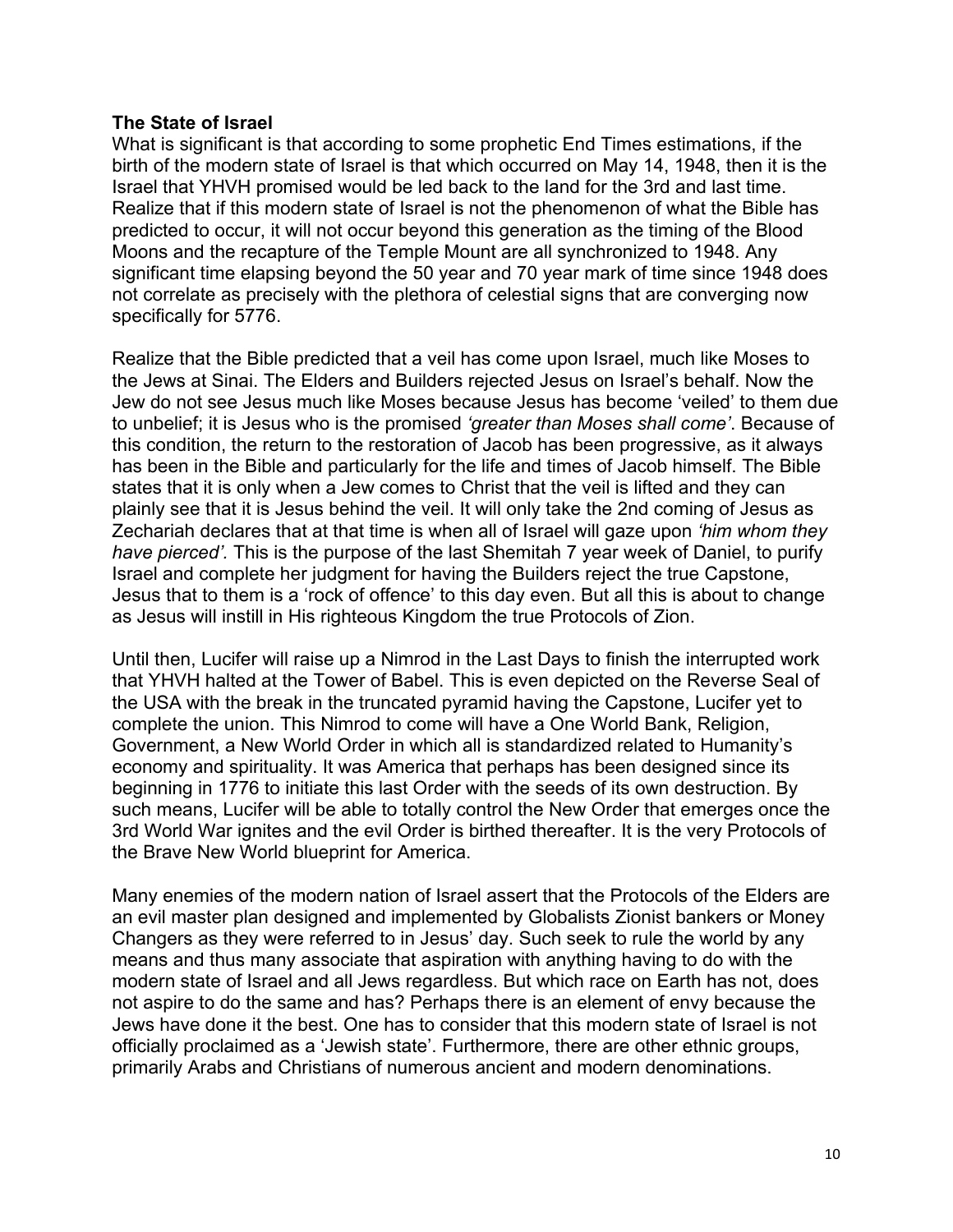#### **The Brave New World**

As a secular nation, Israel does not espouse to the tenants of the religious observance of the Torah nor does it have a 3rd Temple, yet. But all this is about to change. The enemies of YHVH's Earthly People have this excuse that the Jews of the modern state of Israel are not the real 'Jews' of that of Judah, much less the Northern Kingdom of Israel. Today many who call themselves 'Jews' are really coming from these mixed bloodlines and are the very ones that have usurped the whole of who is to be constituted a 'Jew' and allowed back into the Land of Israel or even marry. Such are the ones whom Jesus in the book of Revelation tells that on Judgment Day, He will force those that those that say they are Jews but are not to bow before those Followers of Jesus and who Jesus will confess that loved them. According to Jesus, there does exist a 'real Israel'. This was said of Nathaniel as he was meditating under a tree and the LORD saw him.

When Nathaniel was summoned by the Disciple to come see the Messiah, Jesus said of him that he was a *'true Israelite'*, yet in the Roman province of Judah still. There is also the spiritual notion of the True Israel of YHVH. One is a member, a citizen of this celestial Zion by a circumcision done by Christ in the heart of hearts at the point of conversion to Jesus as the Messiah. Yet many use the argument that the 'Jews are not Jews' to instill an anti-Israel and anti-Semitic world views against the 'Jews' as a whole; meaning the entire Jewish race regardless of ethnic background or religious degree in observance to the Torah. All are blamed collectively for the failings of the world to achieve peace, especially when it comes to the Palestinian issue due to the wars of the re-conquest.

This is not to say that the modern state of Israel is not above reproach or criticism. It does not get a free 'pass' just because it is 'Israel'. As it is, certain segments of the Jewish population are just as hostile toward Christians as are the Muslims. Laws have been passed to forbid the proselytizing of Jews aimed primarily at Christians. There are watch groups against Christian missionary work. In the guise of witnessing to minors or converting for prophet, the laws in the books of a so called 'democratic' secular state of Israel clearly discriminates against Christians. Many Palestinians are Christians and during the wars and even in some instances even now, the IDF has desecrated the ancient Christian churches If only the Jews knew how the true Christians treated them during their exile, primarily in the Americas.

They were freely able to worship and share their faith with others. Many were saved during the World Wars by Christians, etc. This treatment on the contrary by the Jews is a reactionary measure as Jews in Israel see their numbers demographically dwindle and the populations of non-Jews swell up. Often the government authorities look the other way when Messianic Jews are harassed or discriminated against in housing, education or employment. To Israel's shame they are doing what they themselves have out-cried during their exile among the nations. In the days of Christ on Earth, very position within Israel's education, commerce, the Temple Priesthood, the military and the Sanhedrin was filled with Lucifer's men.